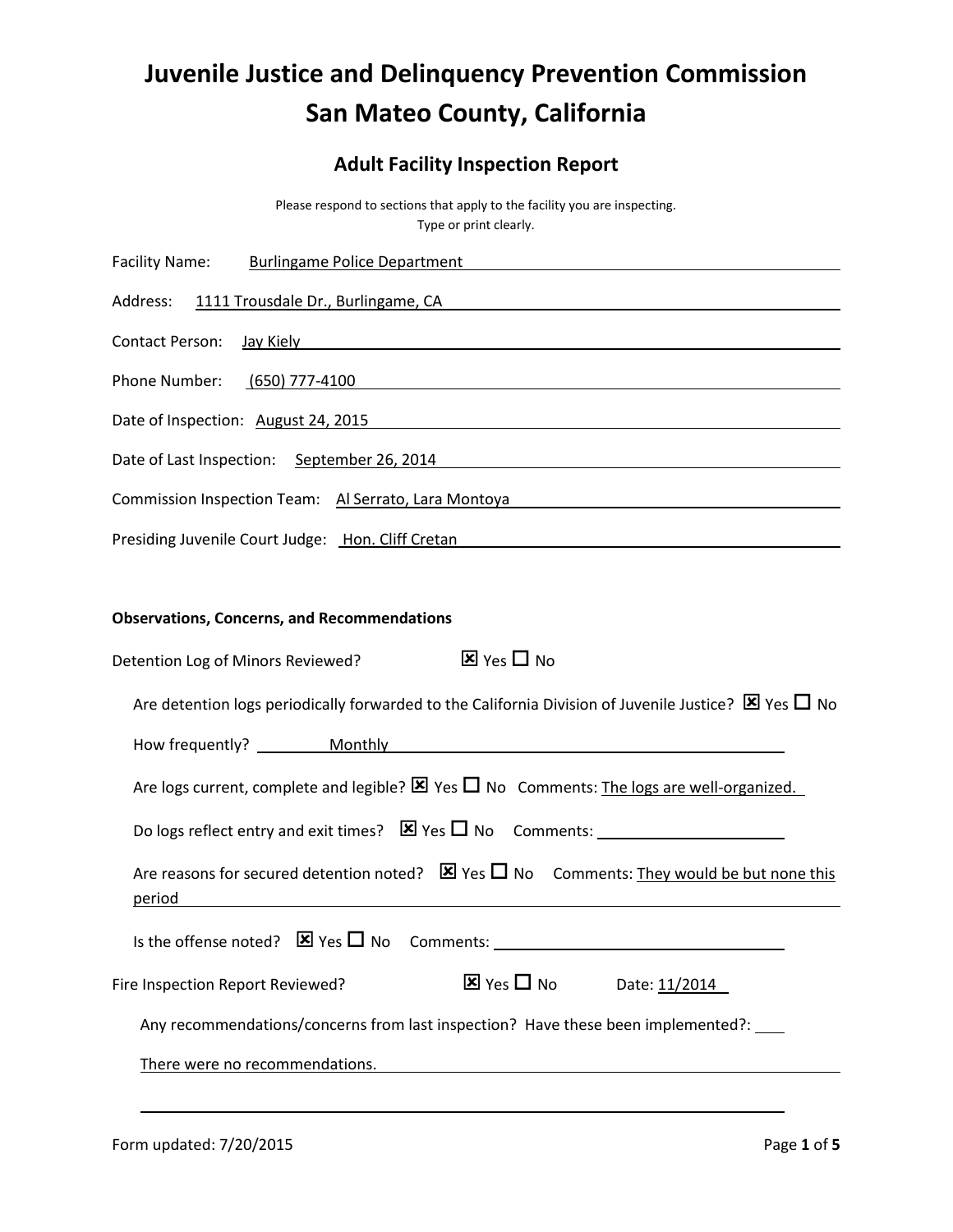**San Mateo County Juvenile Justice and Delinquency Prevention Commission Adult Facility Inspection Report**

| Health Department Report Reviewed?                                                                                                                                                                                                    | $\overline{\mathbf{X}}$ Yes $\Box$ No Date: 12/10/2014 |  |
|---------------------------------------------------------------------------------------------------------------------------------------------------------------------------------------------------------------------------------------|--------------------------------------------------------|--|
| Any recommendations/concerns from last inspection? Have these been implemented?:                                                                                                                                                      |                                                        |  |
| No<br><u> 1989 - Andrea Station Barbara, amerikan basar dan berasal di basa dan basa dan basa dan basa dan basa dalam </u>                                                                                                            |                                                        |  |
|                                                                                                                                                                                                                                       |                                                        |  |
| <b>General Information</b>                                                                                                                                                                                                            |                                                        |  |
| Number of minors held in detention during inspective review period: 8/1/2014 - 7/31/2015                                                                                                                                              |                                                        |  |
| 0__________ Non-Secured 20_______<br>Secured                                                                                                                                                                                          |                                                        |  |
| Are minors given an orientation prior to being detained? (Section 1540): $\boxtimes$ Yes $\Box$ No                                                                                                                                    |                                                        |  |
| Comments: Training regarding use of lock-up is provided in house every two years.                                                                                                                                                     |                                                        |  |
|                                                                                                                                                                                                                                       |                                                        |  |
| How are minors in custody supervised?                                                                                                                                                                                                 |                                                        |  |
| In a Locked Cell (Section 1547)? When a minor is in custody, he is under constant audio/video<br>observation.<br><u> 1989 - Johann John Stone, markin film yn y brening yn y brening yn y brening y brening yn y brening y brenin</u> |                                                        |  |
|                                                                                                                                                                                                                                       |                                                        |  |
| In Secure Custody outside of a cell (Section 1548)? This is never done.                                                                                                                                                               |                                                        |  |
|                                                                                                                                                                                                                                       |                                                        |  |
| In Non-Secure Custody (Section 1550)? This is most common. The minor will remain with the officer<br>during the entire time the minor is at the station.                                                                              |                                                        |  |
|                                                                                                                                                                                                                                       |                                                        |  |
| How often are minors in custody observed? (Section 1548):                                                                                                                                                                             |                                                        |  |
| In a Locked Cell? Physically every 15 minutes plus constant audio/video observation                                                                                                                                                   |                                                        |  |
| In Secure Custody outside of a cell? Constant one on one with the officer                                                                                                                                                             |                                                        |  |
| In Non-Secure Custody? Constant one on one with the officer                                                                                                                                                                           |                                                        |  |
| How are minors in custody observed (video, audio device, personal observation, Section 1547)?: video<br>and audio plus personal observation every 15 minutes                                                                          |                                                        |  |
| Is the observation logged?: $\boxtimes$ Yes $\square$ No Comments:                                                                                                                                                                    | if secured                                             |  |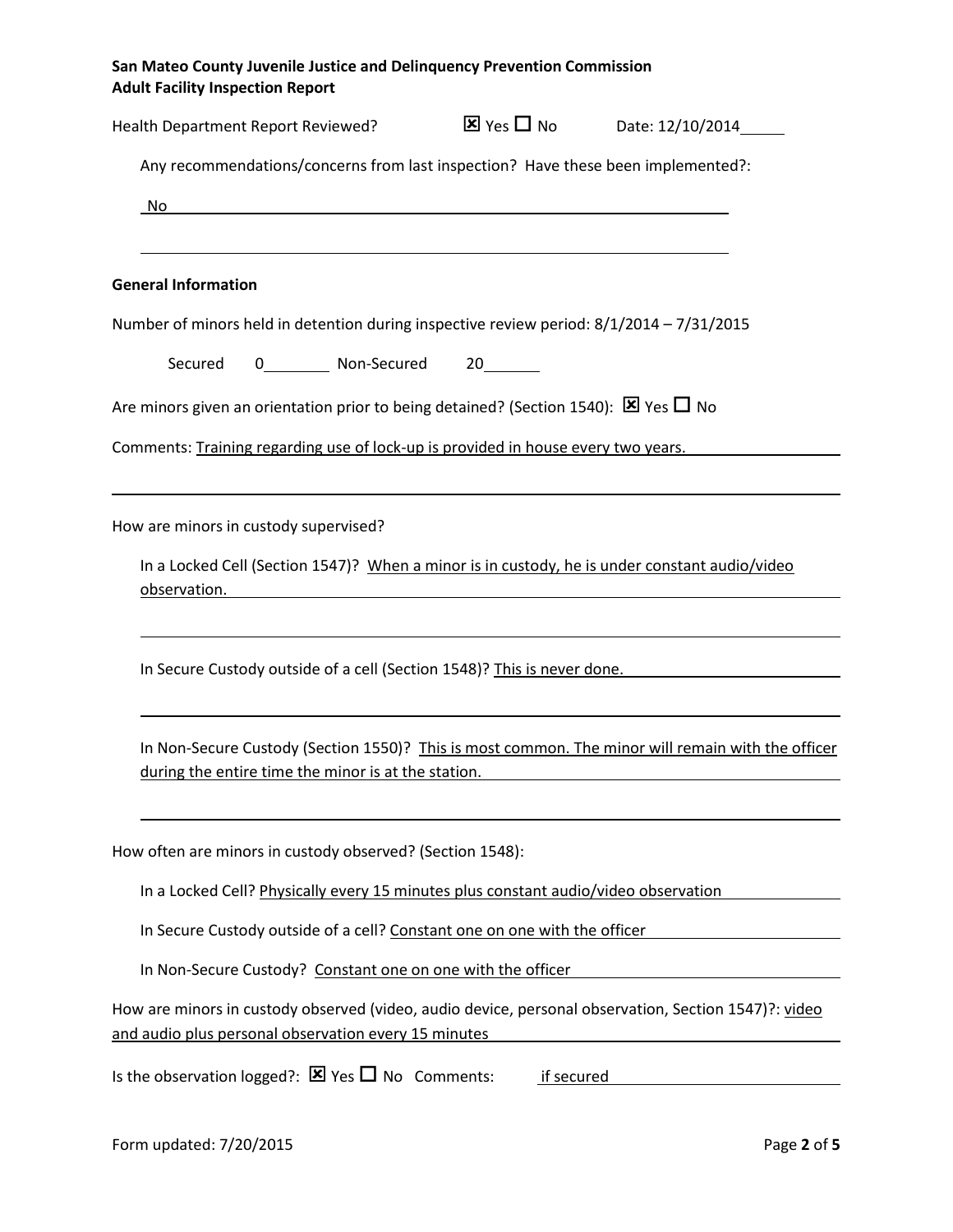## **San Mateo County Juvenile Justice and Delinquency Prevention Commission Adult Facility Inspection Report**

| Is there constant auditory access to staff at all times?: $\boxtimes$ Yes $\Box$ No Comments:                                                                                                                                                                                                                                                  |
|------------------------------------------------------------------------------------------------------------------------------------------------------------------------------------------------------------------------------------------------------------------------------------------------------------------------------------------------|
| Is there any contact with adult inmates?: $\Box$ Yes $\boxtimes$ No Comments:                                                                                                                                                                                                                                                                  |
| Are males and females kept in the same room/area? $\boxtimes$ Yes $\Box$ No Comments: If in non-secured<br><u>custody, this is possible but rare.</u> The contract of the contract of the contract of the contract of the contract of the contract of the contract of the contract of the contract of the contract of the contract of the cont |
| Are drinks (water) and snacks available, if requested?: $\boxtimes$ Yes $\Box$ No Comments: Vending machines<br>are available and officers will provide upon request.                                                                                                                                                                          |
|                                                                                                                                                                                                                                                                                                                                                |
| Are there provisions available for clothing, blankets, etc.?: $\boxtimes$ Yes $\Box$ No Comments:                                                                                                                                                                                                                                              |
| List the names, dates, intake and release times, and circumstances for all minors held for longer than six<br>hours. (Attach any additional documents if necessary. Names will be redacted prior to publication.):<br>None                                                                                                                     |
|                                                                                                                                                                                                                                                                                                                                                |
| <b>Secured Detention</b>                                                                                                                                                                                                                                                                                                                       |
| Was the secured detention area observed? $\boxtimes$ Yes $\Box$ No                                                                                                                                                                                                                                                                             |
| Is the secured detention area a locked room? $\boxtimes$ Yes $\Box$ No                                                                                                                                                                                                                                                                         |
| Is a cuffing rail used for secured detention? $\Box$ Yes $\boxtimes$ No No cuffing rails                                                                                                                                                                                                                                                       |
| Comments:                                                                                                                                                                                                                                                                                                                                      |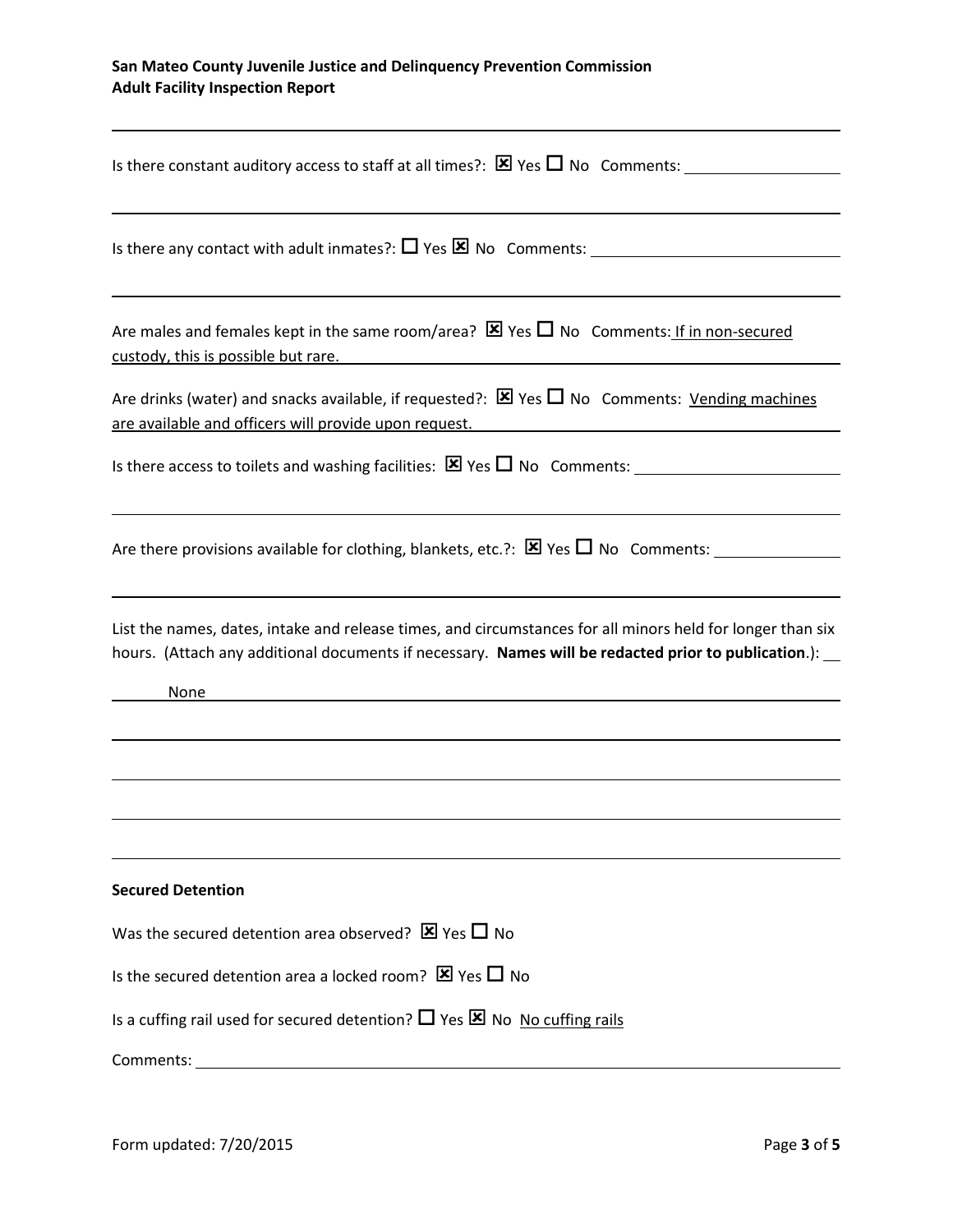| San Mateo County Juvenile Justice and Delinguency Prevention Commission |
|-------------------------------------------------------------------------|
| <b>Adult Facility Inspection Report</b>                                 |

| Are minors in secured detention informed of the following?:                                                                                                                                                                       |
|-----------------------------------------------------------------------------------------------------------------------------------------------------------------------------------------------------------------------------------|
| The purpose/reason for being placed in secured detention: $\boxtimes$ Yes $\Box$ No                                                                                                                                               |
| The length of time the secure detention is expected to last: $\Box$ Yes $\boxtimes$ No Generally, yes, but not<br>exactly                                                                                                         |
| Informed of the six-hour limit of being held in secured detention: $\Box$ Yes $\boxtimes$ No                                                                                                                                      |
| For what purpose/reasons would a minor would be placed in secured detention?: If the offense is<br>serious or violent and the officer believes that the minor poses a risk of violence toward the officer or of<br><u>escape.</u> |
| How often is secured detention reviewed and by whom? Monthly by the supervising lieutenant.                                                                                                                                       |
| Have any minors been held in secured detention for more than six hours?: $\Box$ Yes $\boxtimes$ No                                                                                                                                |
| What is the proximity of the secured detention area to adult inmates? Approximately 50 feet, but<br>separated by doors.                                                                                                           |
| Describe the procedure for intoxicated or substance abusing minors: They are taken to Peninsula<br>Hospital for medical clearance and once cleared, standard procedures are employed.                                             |
| How frequently are intoxicated/impaired minors observed? They are constantly accompanied.                                                                                                                                         |
| Is this observation documented in the logs? $\Box$ Yes $\boxtimes$ No Not necessarily since the minor is<br>constantly with the officer.                                                                                          |
| If cuffing rail is used: ** not applicable as there are no cuffing rails**                                                                                                                                                        |
| Was cuffing rail observed and procedure explained? $\Box$ Yes $\Box$ No                                                                                                                                                           |
|                                                                                                                                                                                                                                   |
|                                                                                                                                                                                                                                   |
| How is the minor supervised? How frequently?: __________________________________                                                                                                                                                  |
|                                                                                                                                                                                                                                   |
| Does the detention log note the use of cuffing rails?: $\Box$ Yes $\Box$ No                                                                                                                                                       |
| <b>Comments</b>                                                                                                                                                                                                                   |

General comments or concerns that should be noted that haven't already been addressed?: \_\_\_\_\_\_\_\_\_\_